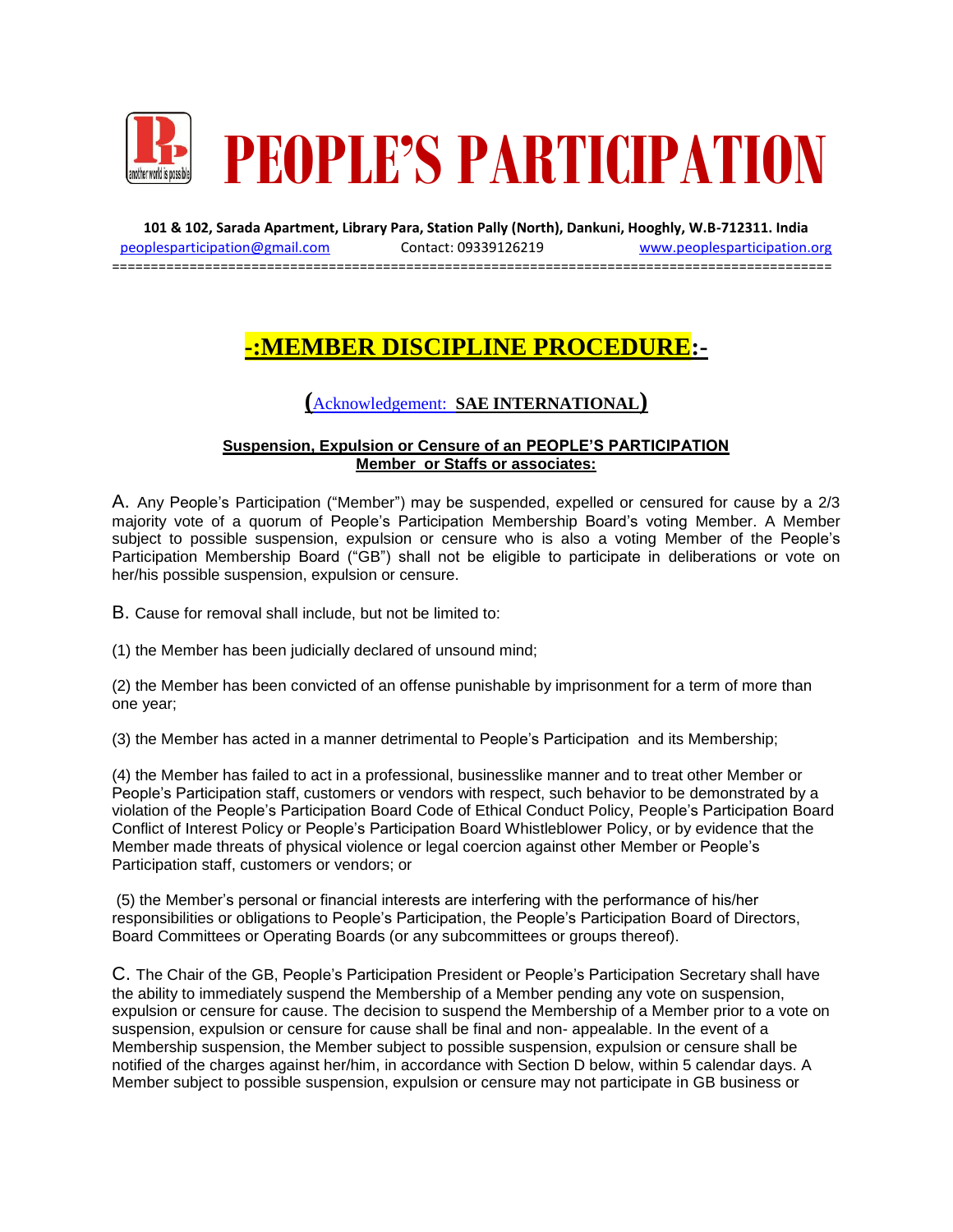affairs pending the results of any vote on suspension, expulsion or censure for cause, including attendance at any GB meetings.

D. Not less than 30 calendar days prior to any vote on the suspension, expulsion or censure of a Member, the Member subject to possible suspension, expulsion or censure shall be notified in writing by express courier or email (as listed in the current Membership records) of the charges against her/him and be invited to respond to the charges in writing or, alternatively, at a hearing before a quorum of the voting Member of the GB, which hearing will occur at the next regularly-scheduled meeting of the GB or, in the GB's sole discretion, a special meeting of the GB for that purpose. The Member shall inform the Chair of the GB as to whether s/he elects to respond to the charges not less than 15 calendar days before the scheduled date of the hearing on suspension, expulsion or censure and, if s/he elects to respond, whether it will be in writing or in person. If the Member subject to possible suspension, expulsion or censure elects to attend the hearing in person, his/her failure to attend the hearing will not stay the proceedings and the GB will render its decision based on the record before it. In addition, the Member subject to possible suspension, expulsion or censure will be responsible for all travel or other costs to attend the hearing regardless of its outcome.

E. The Secretary of People's Participation (or his/her designee) may, but shall not be required, to submit a written statement to GB setting forth People's Participation opinion, if any, regarding the Member's conduct and its effect on People's Participation or its Member, staff, customers or vendors. The Member subject to possible removal shall receive a copy of any such written statement of opinion. Any written statement by the Secretary People's Participation shall be submitted to the GB and the Member at least 10 calendar days before the scheduled date of the hearing on suspension, expulsion or censure. The Member may respond in writing to the Secretary of People's Participation written statement of opinion on or before the third calendar day before the scheduled date of the hearing on suspension, expulsion or censure.

F. In the event that the Member subject to possible suspension, expulsion or censure has chosen to respond to the charges at a hearing, the Secretary of People's Participation may, but shall not be required to, attend such hearing and present People's Participation position orally.

G. Following deliberations, the quorum of the GB's voting Member will vote on the suspension, expulsion or censure of the Member and, if the lesser sanction of a suspension or a censure is chosen, the parameters (e.g., length of suspension, type of censure) of the suspension or censure.

H. The deliberations and vote of the GB shall be confidential. Within fifteen calendar days following the vote, the Chair of the GB or his/her designee shall provide the Member subject to possible suspension, expulsion or censure and the Secretary of People's Participation with the written decision of the GB. The written decision, not to exceed three (3) pages, will provide a succinct basis and/or rationale for the GB's decision.

I. All votes, including those that result in the imposition of sanctions less than expulsion, are final, and may not be appealed or challenged in any forum, except in the circumstance described in Section J below. Except as otherwise provided in Section J below, the Member agrees to abide by the determination of the GB.

J. A Member who is suspended, expelled or censured for cause may appeal a removal decision to the Appeals Committee within 10 calendar days of the GB's written decision on suspension, expulsion or censure. The only grounds for reviewing or vacating a decision to suspend, expel or censure a Member for cause shall be if the Appeals Committee finds that the GB failed to follow the procedures set forth in this Section 1 or that it abused its discretion in rendering a decision. Under the "abuse of discretion" standard of review, the Appeals Committee will not determine whether it would have reached the same decision as the GB, but rather whether the GB abused its discretion in reaching its decision. In other words, the Appeals Committee will not vacate the GB's decision just because it appears wrong, but instead only if it resulted from an abuse of power by the GB.